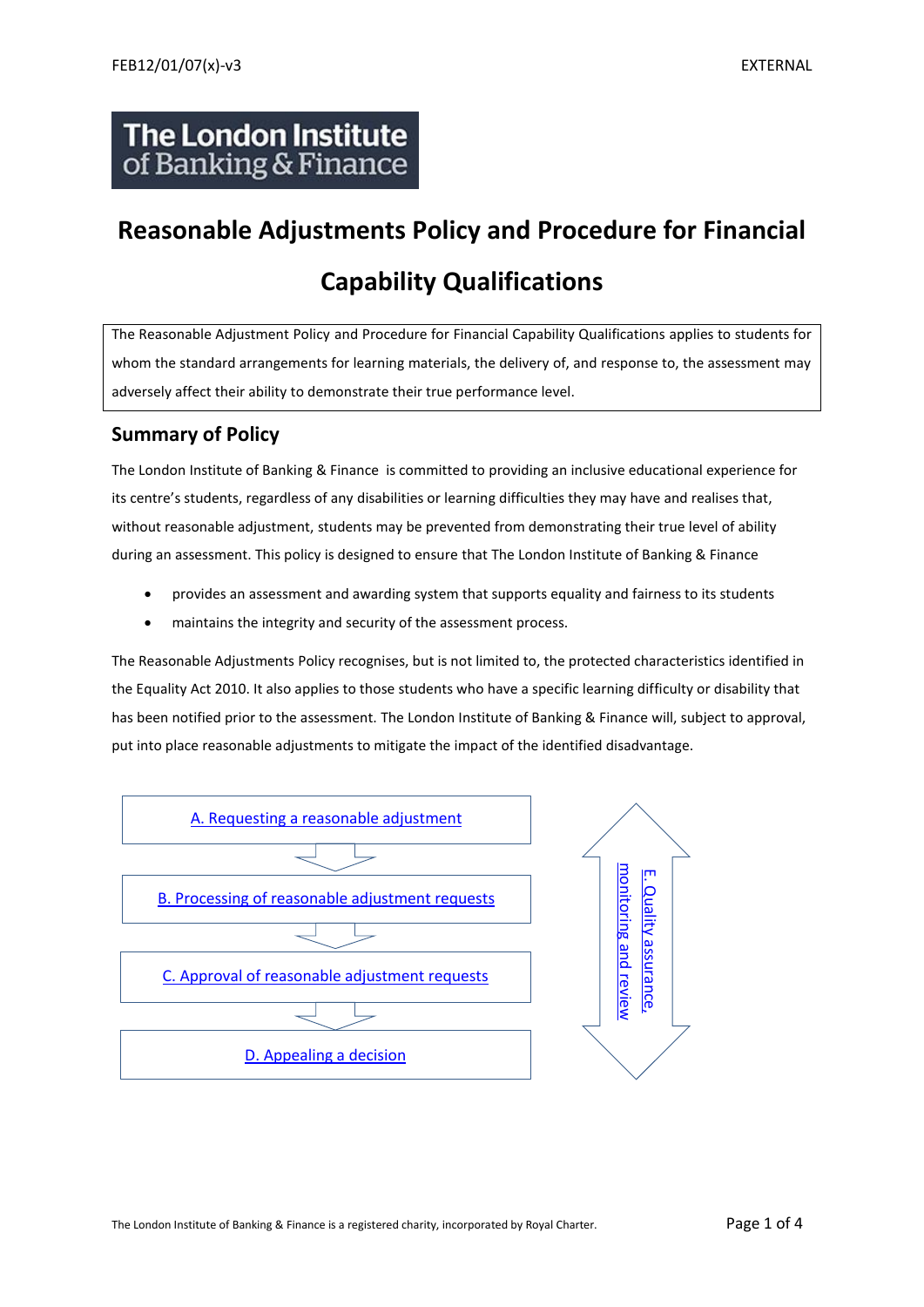#### **Section A - Requesting a reasonable adjustment**

- **1.1** The London Institute of Banking & Finance recognises, but is not limited to, two major categories of special educational need, which may lead to the provision of reasonable adjustments:
	- Permanent or long standing disability, illness or special educational need, e.g. blindness, diabetes, dyslexia;
	- Temporary disability, illness or indisposition, e.g. broken arm, chronic pain.
- **1.2** For requests based upon permanent or long-standing disability, illness or special educational needs the centre<sup>1</sup> on behalf of the student should advise The London Institute of Banking & Finance when applying for the relevant award.
- **1.3** For requests based on temporary disability, illness or indisposition the centre should advise The London Institute of Banking & Finance of the request at the earliest opportunity.
- **1.4** Each request must be:

**.** 

- Supported by relevant independent evidence from a medical professional, educational psychologist or other recognised educational expert;
- Made to The London Institute of Banking & Finance at least six weeks prior to the date when the adjustment will need to be in place. If a request comes in after the recommended six weeks, The London Institute of Banking & Finance will assess each request on a case by case basis and may not be able to put the adjustment in place in time for the assessment.
- **1.5** Centres applying to The London Institute of Banking & Finance for reasonable adjustments on behalf of an individual student should use the application form for centre applications and return this to the Assessment Operations team.
- **1.6** Given the individual nature of reasonable adjustments, centres are recommended to contact Assessment Operations on telephone +44 (0)1227 818609, option 3. This will allow both the centre and The London Institute of Banking & Finance to fully understand the nature of the request and advise on the type of supporting evidence required.
- **1.8** The centre is not required to provide Special Educational Needs (SEN) statements for each individual request made; however confirmation must be made that relevant supporting evidence is available at the request of the Assessment operations team.

 $^1$  Centres are organisations who are involved with any part of the delivery of qualifications on behalf of The London Institute of Banking & Finance*.* Centres may be schools, colleges or any other venue where the delivery of learning, including teaching and / or assessments, leading to a The London Institute of Banking & Finance qualification is conducted.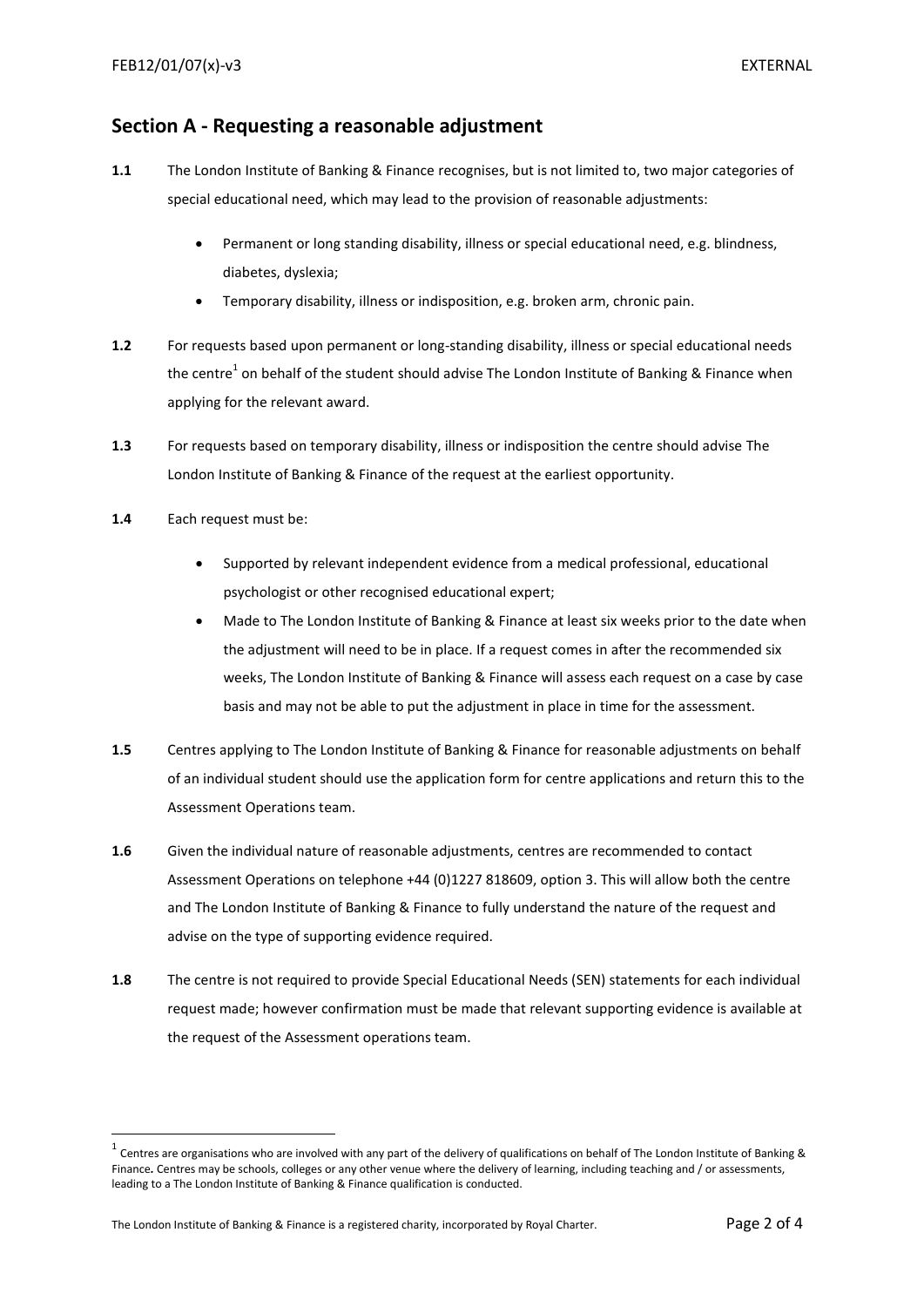- **1.9** The London Institute of Banking & Finance is not responsible for obtaining evidence to support a request for reasonable adjustments, but will provide advice on its requirements and the consequent suitability of any evidence.
- **1.10** The London Institute of Banking & Finance reserves the right not to put in place reasonable adjustments if appropriate evidence is not provided.
- **1.11** The London Institute of Banking & Finance will:
	- Only implement a reasonable adjustment that maintains the reliability and integrity of an assessment; and
	- Not implement any reasonable adjustment that invalidates the assessment requirements for an award.
- **1.12** In cases where reasonable adjustments are implemented in response to a specific centre request under this policy, The London Institute of Banking & Finance will not normally consider further compensation for the identified disadvantage.
- **1.13** Any information supplied by the centre in respect of a claim for reasonable adjustments will be treated as confidential and will only be supplied to staff on a need to know basis. Information on the reasonable adjustment may be shared with electronic testing centres administering examinations on The London Institute of Banking & Finance*'s* behalf.
- **1.14** If, at any time, The London Institute of Banking & Finance finds that a reasonable adjustment claim was fraudulent, The London Institute of Banking & Finance reserves the right to withdraw any award made as a result of assessments undertaken with reasonable adjustment.

#### <span id="page-2-0"></span>**Section B - Processing of reasonable adjustment requests**

- **2.1** Each request will be acknowledged within five working days. Subsequently, and normally within a further ten working days, the Assessment Operations team will contact the centre with the outcome.
- **2.2** If the Assessment Operations team are unable to immediately identify or agree an adjustment(s) they will advise the centre in writing of the timescale for resolving the matter and will ensure that the centre is kept fully informed of progress.

#### <span id="page-2-1"></span>**Section C - Approval of reasonable adjustment requests**

- **3.1** The Assessment Operations team will confirm the reasonable adjustment in writing.
- **3.2** The London Institute of Banking & Finance aims to implement an equitable assessment / examination system that does not disadvantage any of its students or call into question the security or integrity of